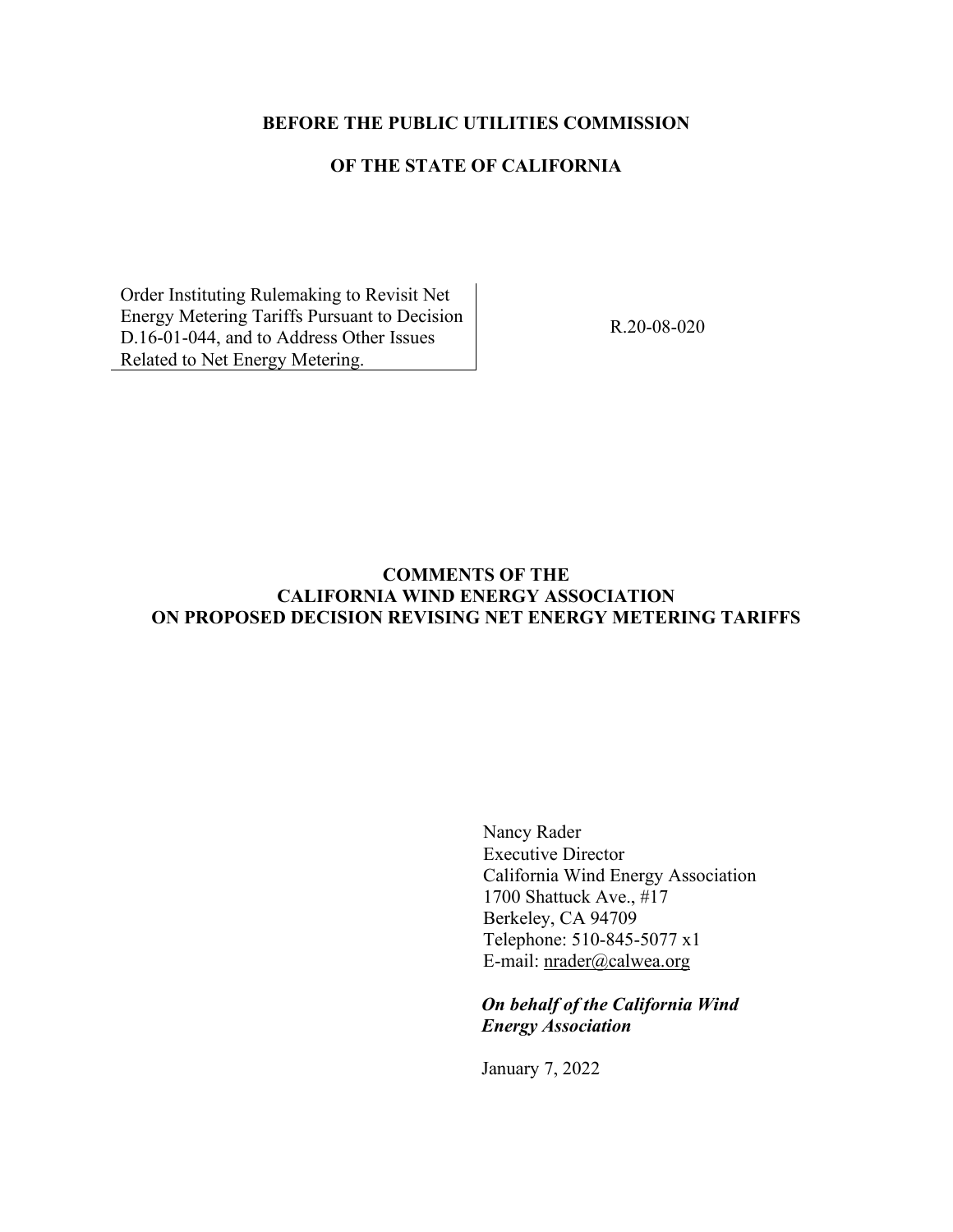#### **BEFORE THE PUBLIC UTILITIES COMMISSION**

## **OF THE STATE OF CALIFORNIA**

Order Instituting Rulemaking to Revisit Net Energy Metering Tariffs Pursuant to Decision D.16-01-044, and to Address Other Issues Related to Net Energy Metering.

R.20-08-020

### **COMMENTS OF THE CALIFORNIA WIND ENERGY ASSOCIATION ON PROPOSED DECISION REVISING NET ENERGY METERING TARIFFS**

#### **I. INTRODUCTION AND SUMMARY**

Pursuant to the California Public Utilities Commission's ("Commission") Rule of Practice and Procedure 14.3 and the December 17, 2021, Ruling of Assistant Chief Administrative Law Judge ("ALJ") Tsen extending the comment deadline and page limits, the California Wind Energy Association ("CalWEA") respectfully submits these opening comments on the December 13, 2021, Proposed Decision of ALJ Hymes Revising the Net Energy Metering Tariff and Subtariffs ("Proposed Decision" or "PD").

As explained further below, CalWEA generally supports the Proposed Decision because, in fashioning the proposed new Net Billing tariff, the PD must balance competing statutory goals to meet the needs of the grid, participating customers, and all other customers, and allow for growth of behind-the-meter ("BTM") renewable generation. The PD represents a compromise among all parties' positions, continuing generous subsidies for the rooftop solar industry not connected to documented and unique public benefits, but because state statute requires the Commission to allow for "sustainable growth" of BTM renewable generation. Nevertheless, by substantially reducing the current compensation rate for customers installing new solar systems, and by requiring existing Net Energy Metering ("NEM") customers to transition off their lucrative NEM rates after 15 years, the PD will substantially reduce the current pressure that NEM is having on electric rates. Keeping rates affordable is a central equity concern of the

1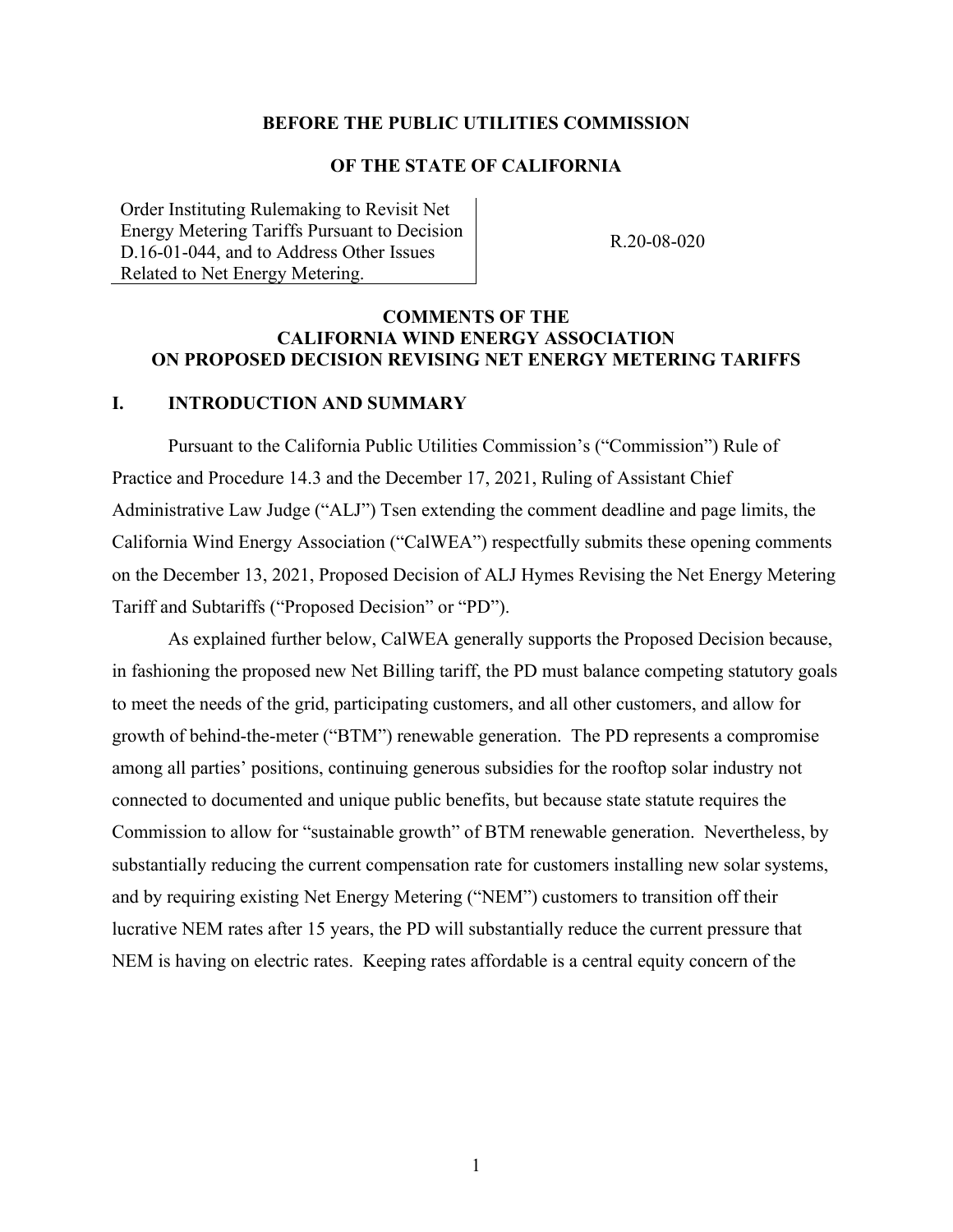Commission's,<sup>[1](#page-2-0)</sup> and keeping electric rates in check is also necessary to promote the adoption of electric vehicles and heating systems that will be central to achieving the state's SB 100 goals.<sup>[2](#page-2-1)</sup>

CalWEA supports the proposed elements and structure of the proposed Net Billing tariff, which appropriately includes a Market Transition Credit ("MTC") to transition to a sustainable market for solar paired with storage. Promoting paired systems responsibly addresses the increasing strain that growing amounts of midday solar generation is placing on the grid, particularly when net load spikes as the sun goes down. Paired solar/storage systems will shift solar production to the evening when it is needed and reduce reliance on fossil fuels at that time of day. The MTC will be a transparent subsidy that the Commission can readily adjust, in reaction to various factors, to achieve the intended 10-year payback period as the PD plans to do.

CalWEA recommends two adjustments of the Proposed Decision, however:

- First, the Commission should better tailor the transition of existing customers to the Net Billing tariff to better ensure that all customers obtain reasonable investment payback periods while avoiding excessive payments to some customers.
- Second, the Commission should evaluate the MTC and other tariff components in view of an overdue evaluation of BTM solar and storage in its Integrated Resources Planning ("IRP") process. Record evidence in this proceeding demonstrates that high levels of BTM solar are not only not needed to achieve the state's SB 100 greenhouse gas reduction goals but will actually increase the need for clean utility-scale resources. To this end, CalWEA recommends that the Commission modify the Proposed Decision to note that adjustments to the Market Transition Credit will also consider cost-effective levels of behind-the-meter solar as determined in future cycles of the Commission's IRP process.

### **II. ARGUMENTS**

## **A. The Proposed Decision Reasonably Balances Competing Statutory Goals and Represents a Compromise Among the Parties' Divergent Positions**

CalWEA generally supports the Proposed Decision because it structures the proposed Net Billing tariff in a way that reasonably balances competing elements of the statute. The balance

<span id="page-2-0"></span><sup>&</sup>lt;sup>1</sup> See, e.g., the Commission's white paper, "Utility Costs and Affordability of the Grid of the Future: An Evaluation of Electric Costs, Rates and Equity Issues" (May 2021).

<span id="page-2-1"></span> $2$  PD at p. 79 and Finding of Fact 61.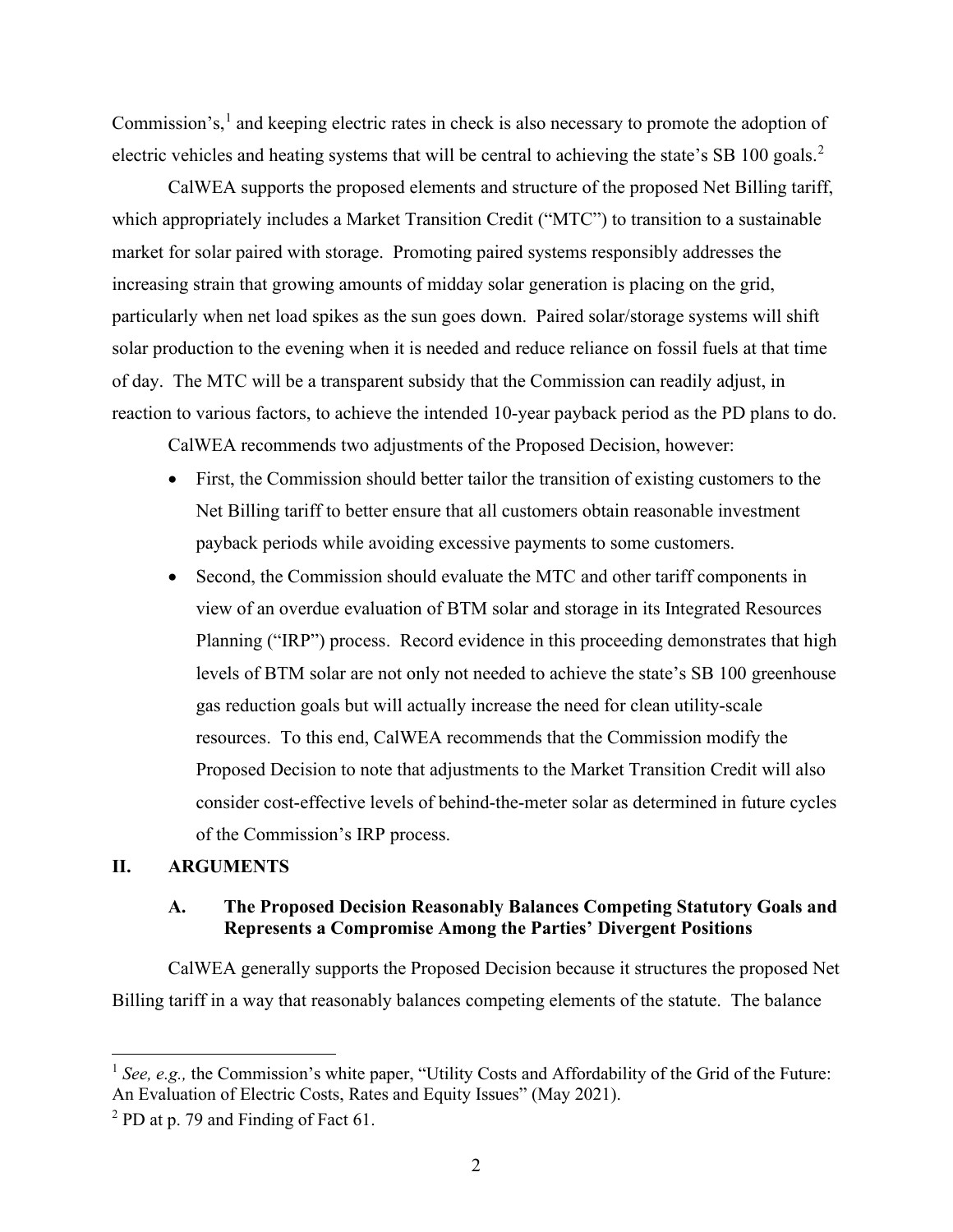that the PD strikes is not the one that CalWEA initially recommended. CalWEA advocated that conflicting statutory goals be reconciled in favor of ratepayers and that "sustainable growth" of customer-sited renewables be defined as "that which can be maintained at a level that does not subsidize customer-sited renewables."<sup>[3](#page-3-0)</sup> CalWEA's initial position would have based compensation levels based solely on the costs and benefits that rooftop solar provides to the system overall – just as supply-side renewables are evaluated, and thus end the cost-shift from participating to non-participating customers.

Instead, the PD would continue to provide significant subsidies to solar customers that will be paid for by non-participating customers. Specifically, as estimated by the PD, first-year cost shifts of between \$134 and \$866 per non-CARE residential solar customer will persist for customers who size their systems for 100 percent of their loads, not including Market Transition Credit subsidies; these first-year cost-shifts grow to between \$451 and \$1,091 for non-CARE solar-with-storage customers.<sup>[4](#page-3-1)</sup> Nevertheless, the balance that the PD strikes with the Net Billing tariff meets the objectives of the Joint Recommendations of the Independent Parties ("Joint Recommendations"), which CalWEA later endorsed,<sup>[5](#page-3-2)</sup> in an effort to promote some level of meaningful reform of the current NEM tariffs. These recommendations represented middleground positions between those of the Joint Utilities and the solar industry; as implied by the PD, those parties' positions were characterized by, on the one hand, a sole focus on meeting costeffectiveness thresholds and eliminating the cost-shift and, on the other, a focus primarily on maintaining the status quo.<sup>[6](#page-3-3)</sup>

The Joint Recommendations, by contrast, allow for some continued level of subsidization of the rooftop-solar industry and its customers, which the PD achieves while substantially

<span id="page-3-0"></span><sup>&</sup>lt;sup>3</sup> CalWEA Proposal on the Successor to the Current Net Energy Metering Tariff (March 15, 2021) at pp. 2-3. (Emphasis added.)

<span id="page-3-1"></span><sup>&</sup>lt;sup>4</sup> PD at Appendix B, Table 1.

<span id="page-3-2"></span><sup>&</sup>lt;sup>5</sup> CalWEA Opening Brief, Attachment (August 31, 2021). In addition to CalWEA, the Independent Parties include the Public Advocates Office, the Natural Resources Defense Council, the Coalition of California Utility Employees, The Utility Reform Network, and the Independent Energy Producers Association.

<span id="page-3-3"></span> $6$  PD at pp. 109-110. For example, regarding paired systems, the PD aims for a 10-year payback period (PD at p. 67) while the utilities proposed a payback period of 11-14 years (Exh. IOU-1 at p. 105) and the solar associations proposed payback periods of 7 to 10 years (Exh. SVS-03 at p.iii, and CalSSA Opening Brief at p.27). We note that solar customers continue to reap benefits from their investment for the remaining 10-20 years of the life of their system since they pay nothing for the instantaneous consumption of their solar production.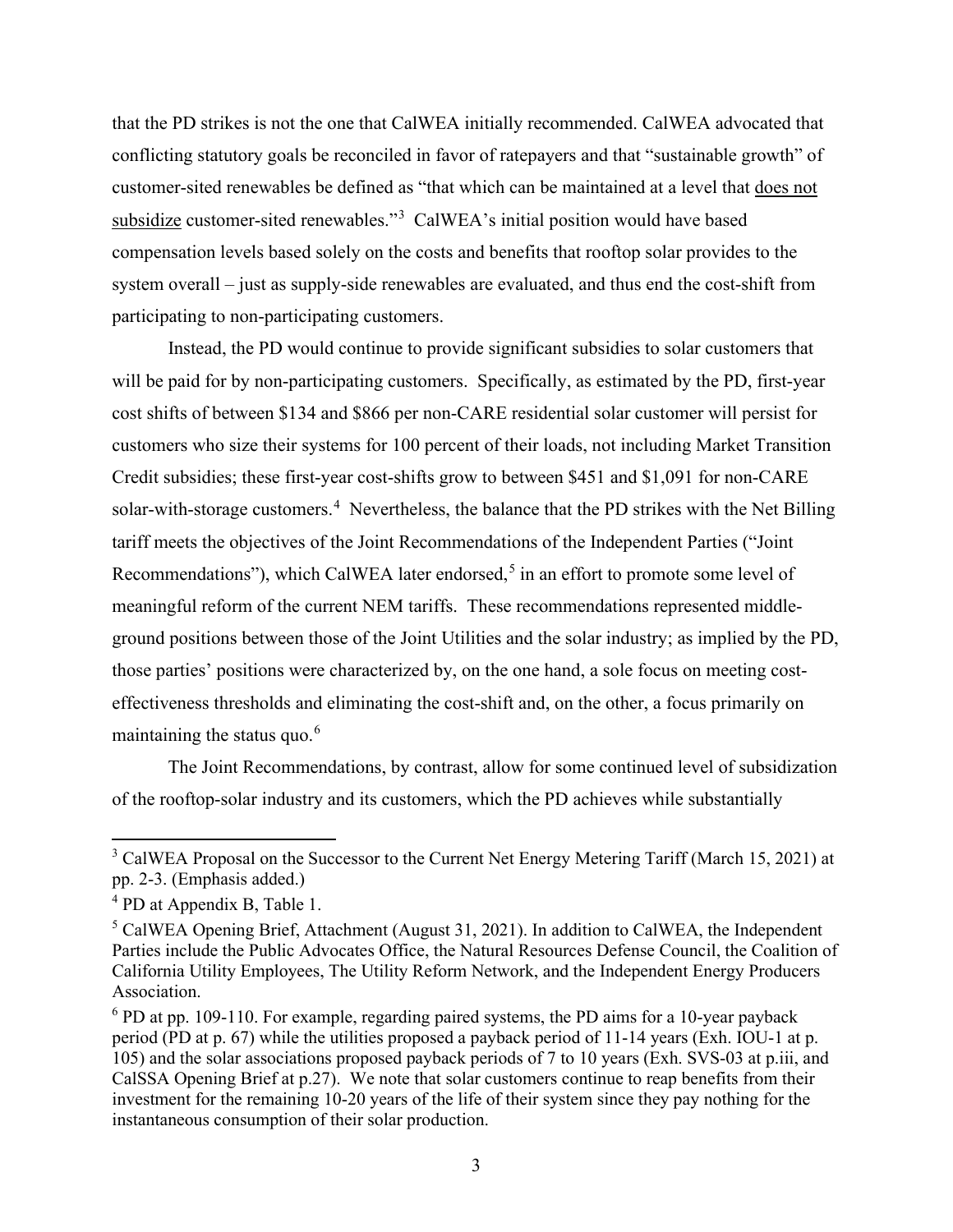reducing the cost shifts associated with both solar and paired systems.<sup>[7](#page-4-0)</sup> The Proposed Decision will also bring payments for rooftop solar in line with those provided in other states, where solar installations continue to grow.<sup>[8](#page-4-1)</sup>

The crucial, cumulative effect of all the PD's reforms will be to substantially reduce the current upward pressure that NEM is having on electric rates. This, in turn, will promote electricity affordability and the achievement of the state's SB 100 goals, which are rightly the primary considerations for this decision.

#### **B. The Elements and Structure of the Net Billing Tariff Are Sound and Will Facilitate Any Necessary Adjustments**

The basic elements and structure of the PD's proposed Net Billing tariff are based on the very robust record developed in this proceeding and are generally consistent with those included in the Joint Recommendations. Specifically, the PD utilizes net billing, requires successor tariff customers to pay at least a substantial portion of their fair share of grid costs by adopting a Grid Participation Charge; significantly reduces undue cost burdens on non-participating customers; provides lower-income customers with assistance in adopting distributed energy resources; promotes paired solar-and-storage systems by aiming for a reasonable 10-year payback for such investments (as well as for solar-only systems in some circumstances)<sup>[9](#page-4-2)</sup>; and transparently identifies a portion of the total subsidies that will be provided to Net Billing customers in the form of a Market Transition Credit ("MTC").

The Proposed Decision appropriately intends the MTC to transition to a sustainable market for solar paired with storage.<sup>[10](#page-4-3)</sup> Promoting paired systems will reduce the increasing strain that growing amounts of midday solar generation are placing on the grid by shifting solar production to the evening when it is needed, in large part to address the spike in net load that occurs when the sun goes down and solar generation ceases. This evening load is often met by fossil fuel generation.

<span id="page-4-0"></span><sup>7</sup> PD at pp. 130-131; PD at Appendix B, Tables 1 and 2; *Cost Effectiveness of the NEM Successor Rate Proposals Under Rulemaking 20-08-020*, Energy + Environmental Economics and Verdant Associates (May 28, 2021) at Tables 4 and 5.

<span id="page-4-1"></span><sup>8</sup> *See, e.g.,* TURN Reply Brief at pp. 45-50.

<span id="page-4-2"></span><sup>&</sup>lt;sup>9</sup> PD at pp. 130.

<span id="page-4-3"></span><sup>&</sup>lt;sup>10</sup> PD at 116.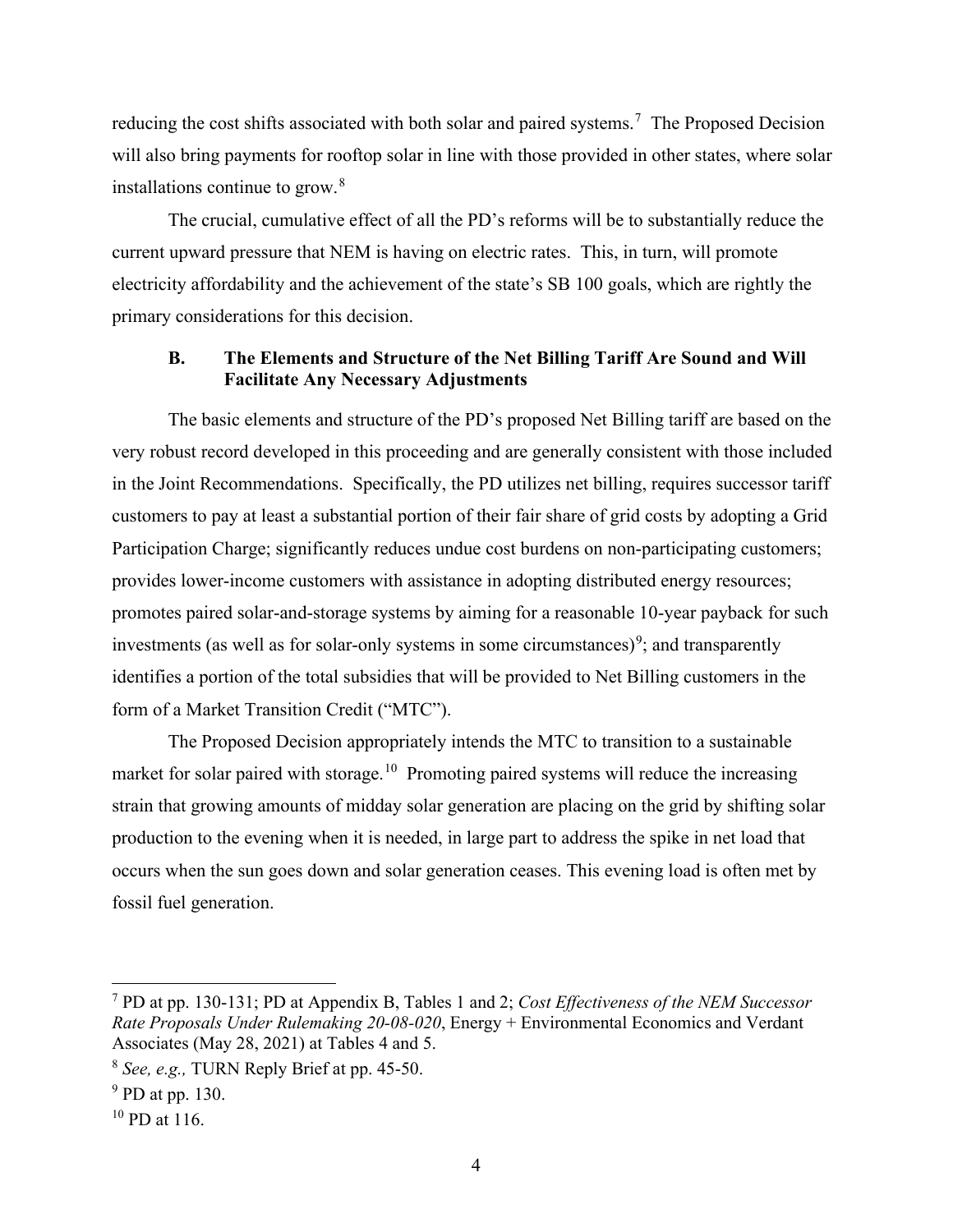Importantly also, the MTC is an "external transitional support mechanism,"<sup>11</sup> so that at least a portion of the cost-shift (subsidy) will be transparent, rather than hidden in the tariff structure which, as the PD states, should be based on the costs and benefits of behind-the-meter solar and paired solar/storage to the system as a whole.<sup>[12](#page-5-1)</sup> The MTC will allow the Commission to easily adjust the support mechanism in reaction to various factors, as it has planned to do after five years<sup>[13](#page-5-2)</sup> -- although the Commission should consider revisiting those factors sooner than five years. The factors include how various elements of the tariff are performing, how well consumers are responding to the new tariff, whether industry adjusts its pricing in reaction to the new, less lucrative market, and whether federal tax incentives are extended for rooftop solar, which would have a significant impact on the payback period. The Commission should also evaluate the MTC and other tariff components in view of an evaluation of BTM solar in its IRP process, as discussed next.

# **C. The Commission Should Refine the Transition Period for Existing Customers to Ensure Appropriate Payback Periods and Reduce the Cost-Shift**

As the PD states, its proposed reforms to the current NEM tariff for customers going forward do not address the ongoing cost shift that is estimated to range between \$1 billion and \$3.4 billion a year.<sup>[14](#page-5-3)</sup> In requiring existing, non-CARE, customers to transition off their current NEM rates after 15 years, the PD appropriately attempts to balance the interests of existing NEM customers with the interests of all other customers. However, the Commission should refine its approach and achieve that goal in a more targeted fashion by better discerning among NEM customers.

The PD cites evidence that new residential NEM customers (including those who will take service after the PD is adopted and before the Net Billing tariff takes effect) will have their solar investments paid back in 3.3 to 6.3 years, but allows all customers to remain on their current tariff for 15 years to ensure that non-residential (agricultural and industrial) and other "moderate income" NEM customers will have a reasonable payback of their investment, noting that customers will continue to enjoy monthly bill savings from the successor tariff after

<span id="page-5-0"></span> $11$  PD at 102.

<span id="page-5-1"></span> $12$  PD at pp. 100-101.

<span id="page-5-2"></span><sup>13</sup> PD at pp. 116 and 127-128.

<span id="page-5-3"></span> $14$  PD at p. 144.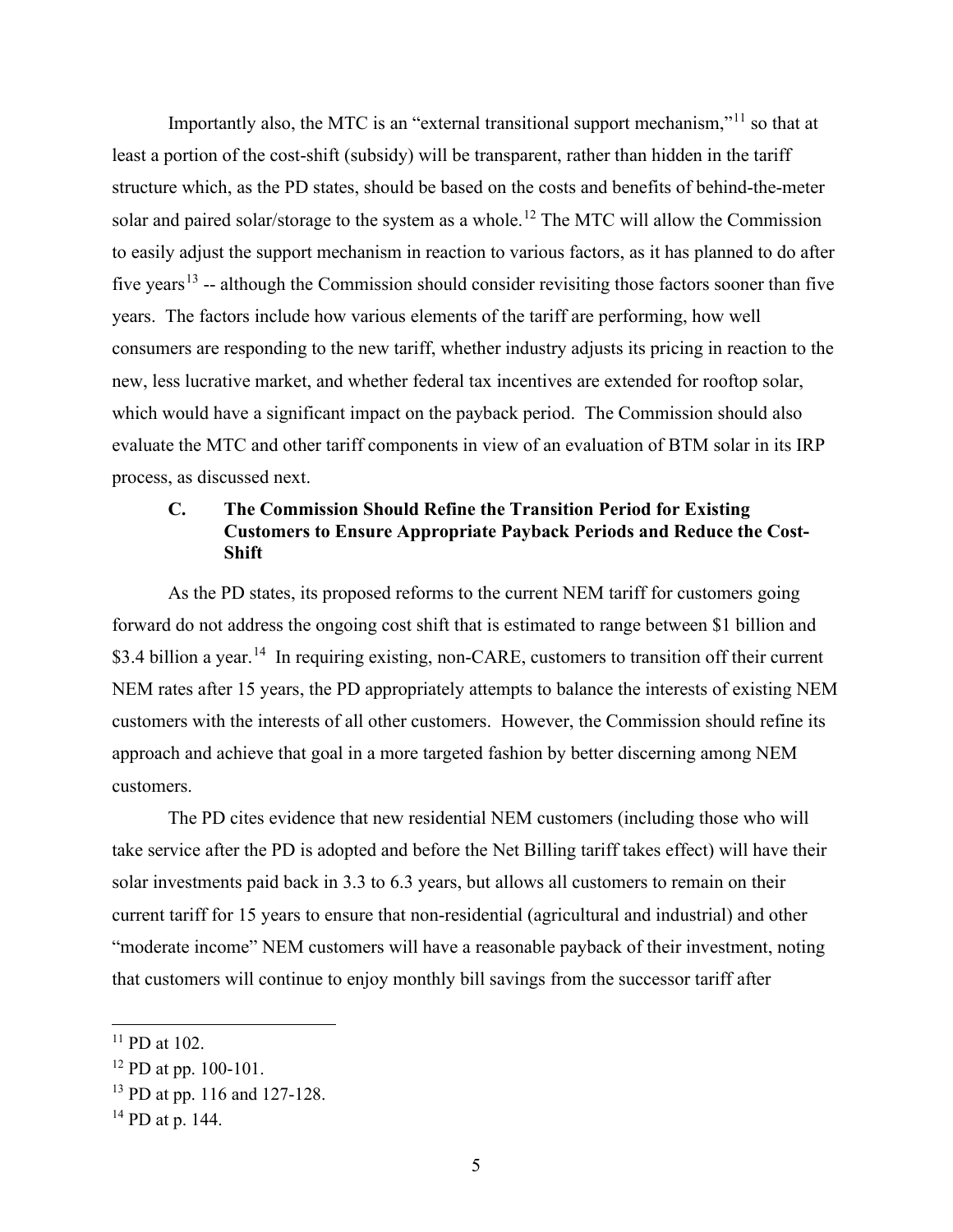transitioning off of the NEM tariff.<sup>15</sup> Thus, [15](#page-6-0) years will be very generous for most residential NEM customers (and certainly for the newest NEM customers). Further, the PD provides customers who voluntarily transfer to the new tariff with incentives to pair their solar systems with storage. $16$ 

Both to avoid over-generous NEM subsidies and to better ensure that all customers are provided with a reasonable payback period, the Commission should refine the transition period to more precisely tailor it to customer circumstances, thereby further reducing the substantial ongoing cost-shift. The Commission should apply the 15-year term only to agricultural and industrial customers, with a lesser term for other customers, and provide an opportunity for other customers, particularly NEM customers with third-party-owned systems, to demonstrate that their payback period is longer than the Commission provides.<sup>[17](#page-6-2)</sup>

## **D. The Commission Should Modify the Proposed Decision to Indicate It Will Re-Evaluate the Tariff Structure and the MTC Also in View of an IRP Evaluation of BTM Solar**

CalWEA has focused its participation in this proceeding on the fact that the Commission has yet to fulfill its own clear goal for the IRP process to evaluate both demand- and supply-side resources to develop an optimal resource mix that meets the state's environmental goals cost-effectively while also ensuring system reliability.<sup>[18](#page-6-3)</sup> This goal is also a statutory requirement for the Commission's IRP process.[19](#page-6-4) An IRP evaluation is necessary to determine cost-effective levels of both demand- and supply-side resources so that the Commission can plan to achieve the appropriate resource balance. CalWEA's testimony demonstrated, using the Commission's own IRP model, that reducing the high assumed level of customer-side solar additions by half would, very conservatively, bring present-value savings of nearly \$1.26 billion per year. Further, CalWEA's testimony demonstrates that halving the level of rooftop solar assumed in the model would require about the same level of utility-scale renewable resources, produce a more diverse

<span id="page-6-0"></span><sup>&</sup>lt;sup>15</sup> PD at pp. 149-150.

<span id="page-6-1"></span> $16$  PD at p. 150.

<span id="page-6-2"></span><sup>&</sup>lt;sup>17</sup> For example, the Public Advocates Office demonstrated that third-party ownership models (loans, power purchase agreements, and leases) reduce NEM customer benefits by at least 50 percent. See Exh. PAO-1 at Figure 2-5.

<span id="page-6-3"></span><sup>18</sup> *See* D.19-05-019 (May 21, 2019) at p. 32 and CalWEA's Reply Comments on the NEM OIR (10- 13-20) at pp. 4-5,

<span id="page-6-4"></span><sup>&</sup>lt;sup>19</sup> Pub. Util. Code §§ 454.51(a), 454.52(a)(1)(G), and 454.52(a)(2)(A).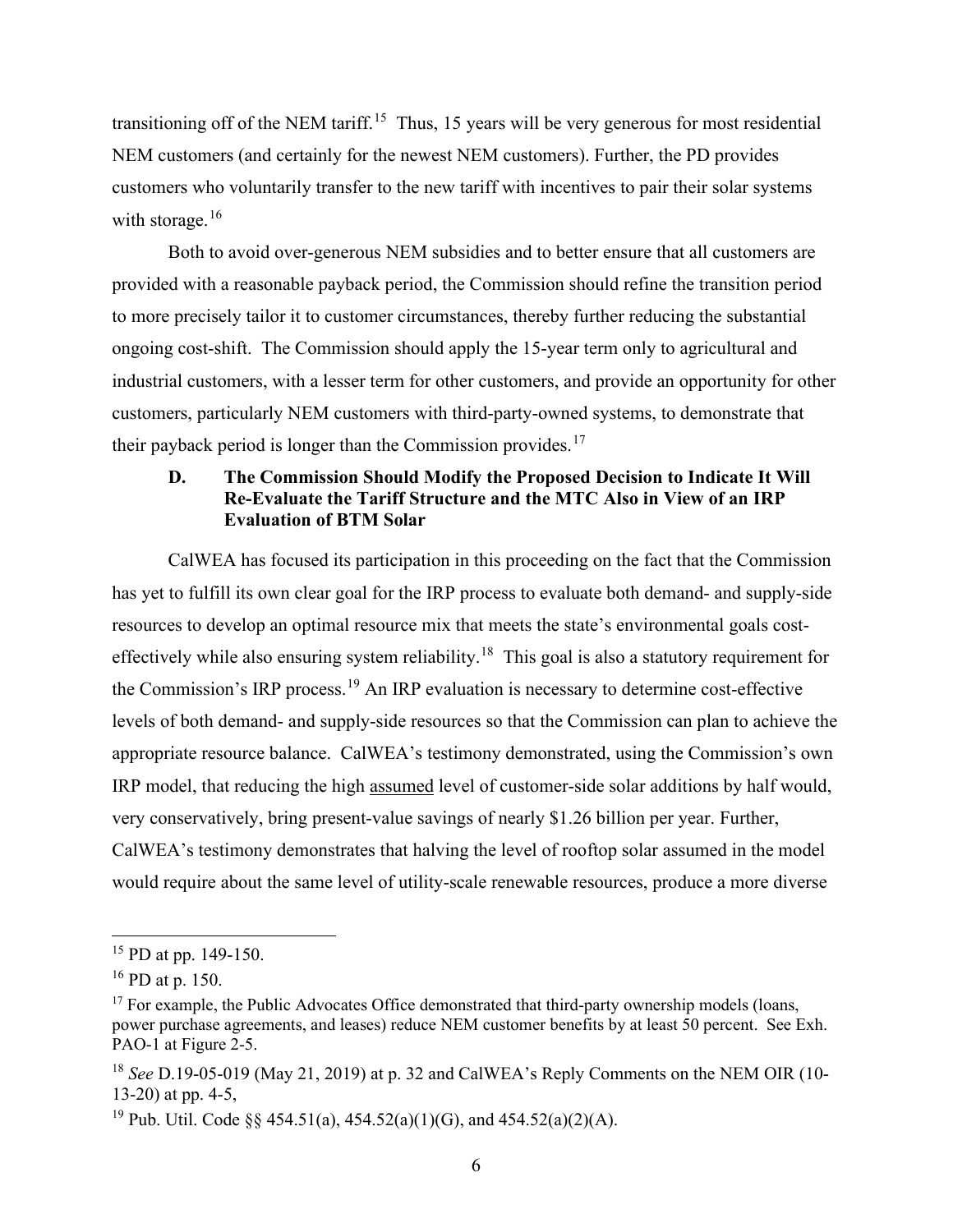mix of renewable resources, and reduce by 16 percent the overall amount of renewable and storage capacity needed to achieve the state's SB 100 goals. It is reasonable to expect that this reduction in overall capacity – both utility-scale and customer-side – would also reduce the need for transmission and distribution resources, as well as land requirements. Often-heard claims to the contrary were not supported by evidence in the record of this proceeding.

The Commission should explore these issues itself in the next IRP cycle and consider the results as part of its planned review of MTC subsidy levels,<sup>[20](#page-7-0)</sup> both through the Tier 2 Advice Letters that the Joint Utilities are directed to file to ensure that the Net Billing tariff aligns with costs,<sup>21</sup> as well as through the five-year review of the MTC.<sup>22</sup> As noted above, the Commission should also consider conducting that review sooner than five years hence.

To this end, CalWEA recommends that the Commission modify the Proposed Decision to include the following additional ordering paragraph following Ordering Paragraph 5:

"Adjustments to the Market Transition Credit shall consider cost-effective levels of behind-the-meter solar as determined in future cycles of the Commission's Integrated Resource Planning process."

### **III. CONCLUSION**

For the foregoing reasons, the Commission should adopt the Proposed Decision, amended to recognize the role that the Integrated Resource Planning process should play in future adjustments to the Net Billing policies.

January 7, 2022 Respectfully submitted,

#### */s/ Nancy Rader*

Nancy Rader Executive Director California Wind Energy Association 1700 Shattuck Ave., #17 Berkeley CA 94709 Telephone: (510) 845-5077 x1 Email: nrader@calwea.org

### *On behalf of the California Wind Energy Association*

<span id="page-7-0"></span><sup>&</sup>lt;sup>20</sup> CalWEA Opening Brief  $(8-31-21)$  at pp. 4-5.

<span id="page-7-1"></span><sup>21</sup> PD at pp. 122-123 and Ordering Paragraph 4.

<span id="page-7-2"></span> $22$  PD at p. 122-123 and Ordering Paragraph 3.